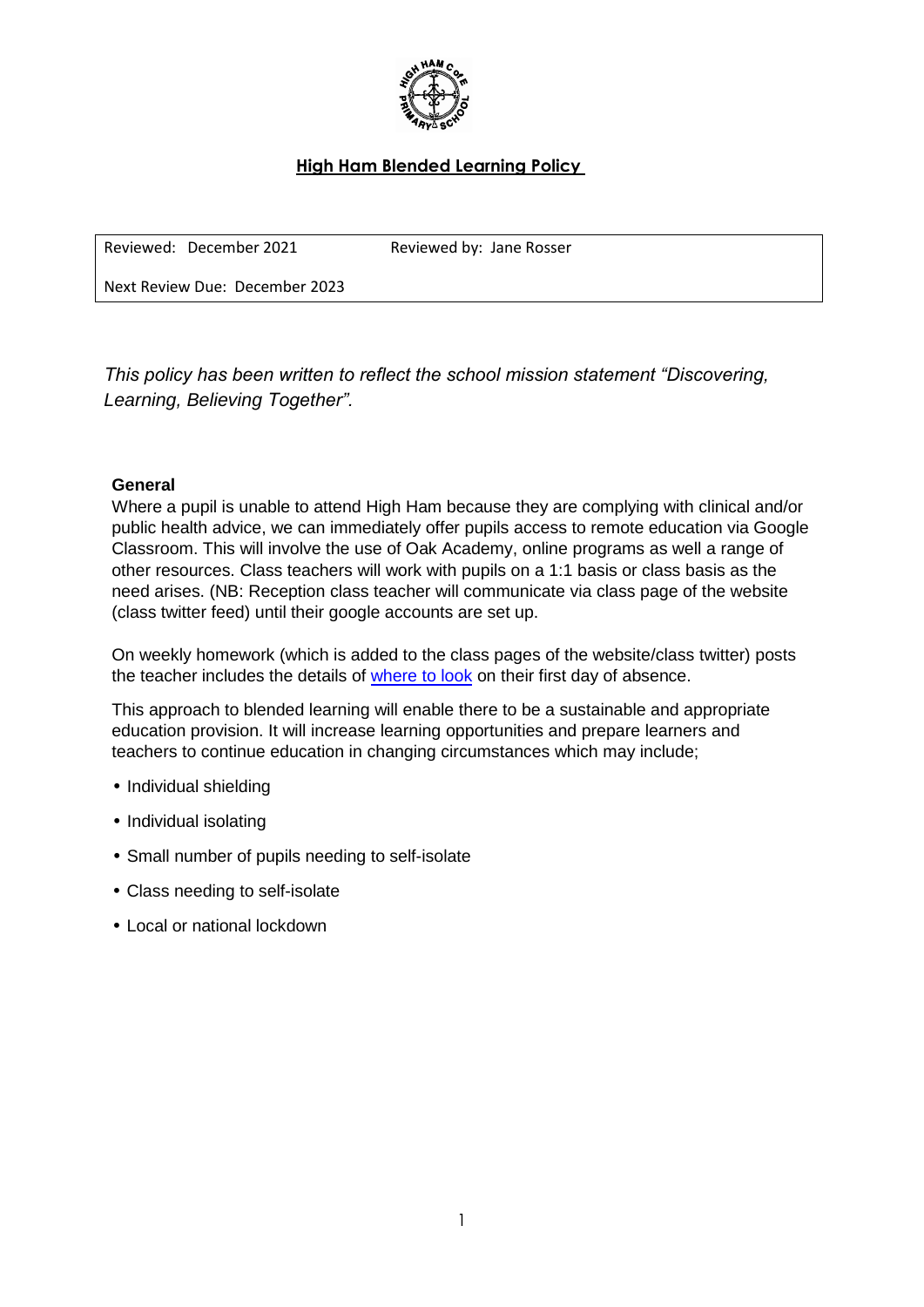

The work set will ensure we are able;

- To set assignments so that pupils have meaningful and ambitious work each day in a number of different subjects
- To teach a planned and well-sequenced curriculum so that knowledge and skills are built incrementally, with a good level of clarity about what is intended to be taught and reinforced in each subject
- To provide frequent, clear explanations of new content, delivered by a teacher in the school or through high quality curriculum resources and/or videos
- To gauge how well pupils are progressing through the curriculum, using questions and other suitable tasks and set a clear expectation on how regularly teachers will check work
- To enable teachers to adjust the pace or difficulty of what is being taught in response to questions or assessments, including, where necessary, revising material or simplifying explanations to ensure pupils' understanding
- To plan a programme that is of equivalent length to the core teaching pupils would receive in school, ideally including daily contact with teachers. As children become familiar with tools such as **Oak Academy** and **BBC** they will be able to find activities for themselves if they manage to finish the day's work sooner than expected.

### **Technology:**

Before writing this policy the first time, we had surveyed parents and have identified only a few children who did not have access to the internet or appropriate technology. These issues have been followed up. Teachers use Google Classroom regularly so that should the need arise, it is ready to use. Teachers have also been able to identify if any pupils need support with devices. We have several laptop computers which we can lend to families.

### **External Verification:**

It is worth noting that during Covid-19 our approach to blended learning was one of eight schools who were asked to write a case study for the County website.

#### **Useful Documentation:**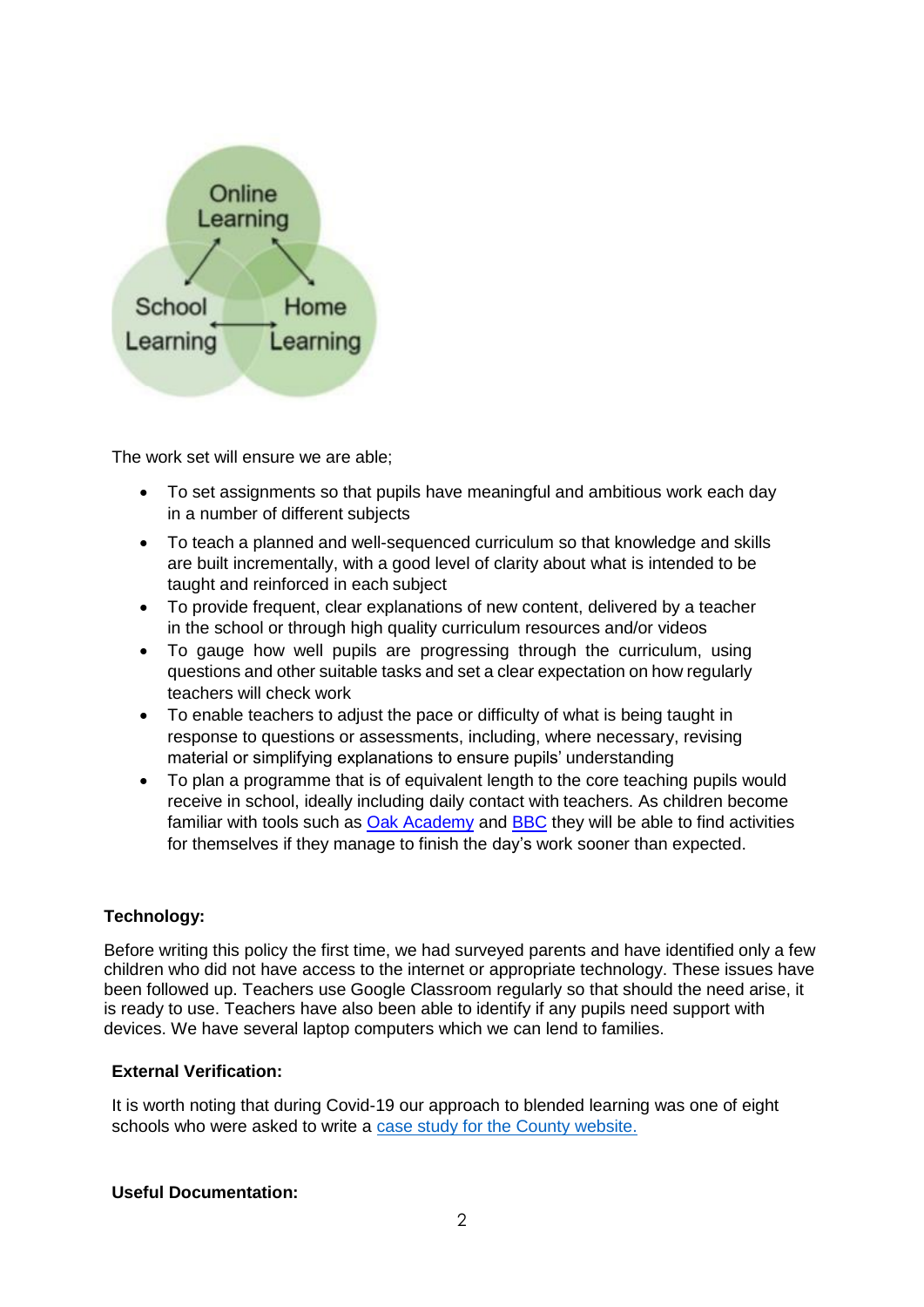As appropriate we will follow Government guidance as well as local guidance regarding blended learning. The DFE have also written a [parent guide](https://dfemedia.blog.gov.uk/2021/01/08/what-should-remote-education-look-like-how-can-your-child-learn-remotely-if-you-dont-have-a-laptop-we-answer-your-remote-learning-questions/?utm_medium=email&utm_source=govdelivery) which you may find useful.

## **Summary**

National Lockdown: Online learning via Google Classroom plus 'in school' provision if the Government request it.

Isolation: Online learning via Google Classroom with teacher contact.

### **Monitoring:**

This policy will be monitored and updated in light with any changing guidance. It was originally written using feedback from parents.

When we monitored our policy, we thought it worth noting the details of the last lockdown.

*Update - National Lockdown January 2021:* 

*All pupils have a Google Classroom log in and are encouraged to log in each day at 9am to complete the register. Any pupils regularly not uploaded work or engaging in activities will receive a phone call from the class teacher or TA to see if they can offer any help/support. Each day the class teachers post work which can be done in a flexible order as we appreciate that all households are different. The youngest three classes try to post their work the night before to help parents read through what is planned. Many teachers are using Google Meets and are developing the use of some live lessons amongst other resources. Our continuity throughout the school is via GC and the age of pupils/access to technology/class teacher's preference will determine what is posted for each class. The class twitter feed remains a constant point of reference and individual class teachers email addresses have been given to parents to be used when they have any queries. Our teachers are incredibly reflective and are developing their curriculum/online tools throughout the period of the lockdown.* 

*We are very clear and we understand that every household is different, we can be flexible in our approach but we want parents to keep us updated so we can offer help when needed. The current Government guidelines state that the amount of work set should be:* 

Key Stage 1: 3 hours a day on average across the cohort, with less for younger children o Key *Stage 2: 4 hours a day.*

*As class teachers we appreciate that all children take different amounts of time to complete each task and may require help. We aim to provide the equivalent amount of work for the children online as they would get at school, as we know and appreciate each child is different and each household is different – so this gives parents the choice. It is our expectation that at least one piece of work is uploaded each day. We know that some families would prefer to have a timetabled and structured day.*

*Each class teacher continually reviews their work online and changes their practice to respond to feedback from children/parents as well as the monitoring which has taken part in the school.*